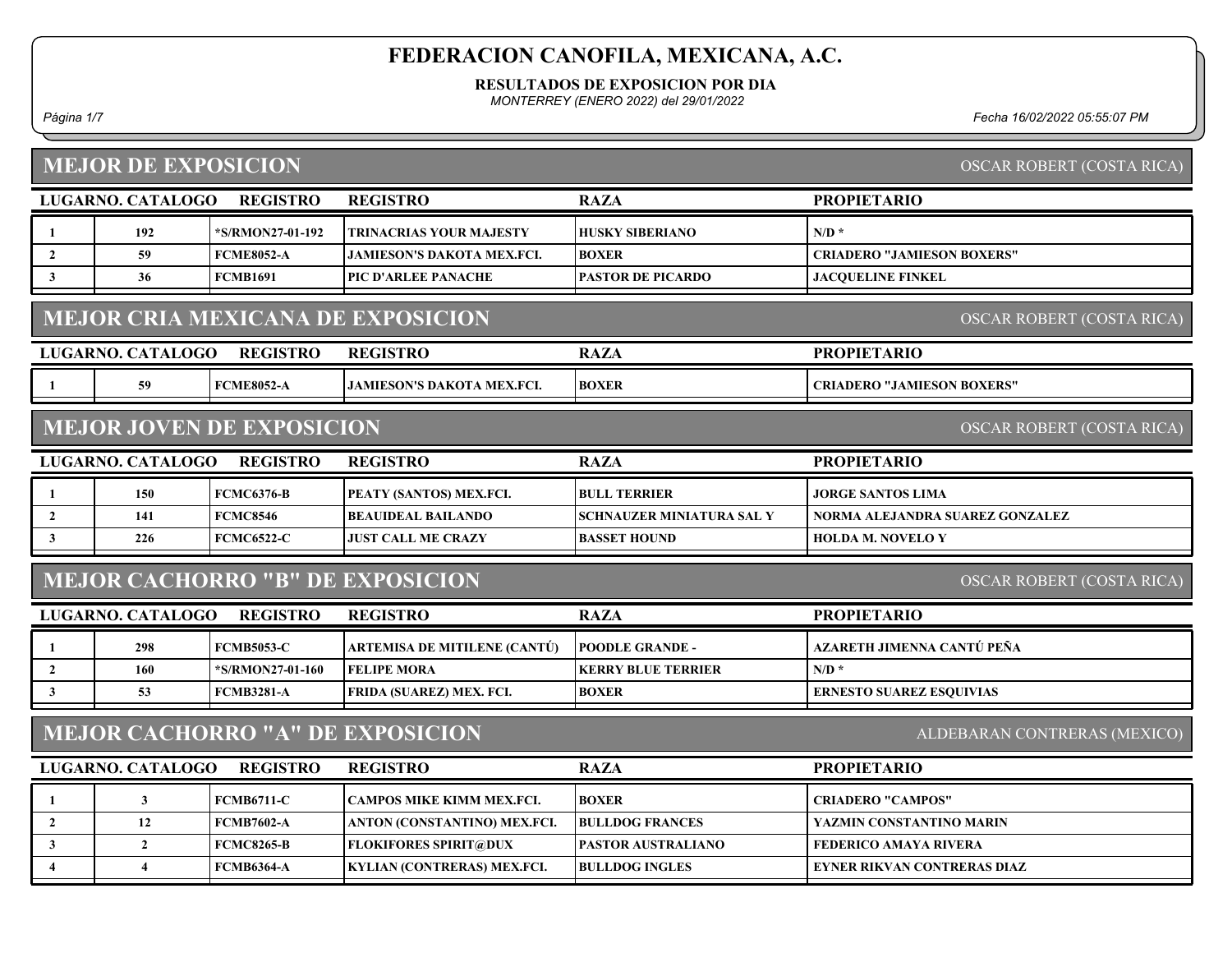#### RESULTADOS DE EXPOSICION POR DIA

MONTERREY (ENERO 2022) del 29/01/2022

Página 2/7 Fecha 16/02/2022 05:55:07 PM

#### MEJOR DE GRUPO 1

| RICARDO FORASTIERI (MEXICO) |  |
|-----------------------------|--|
|                             |  |

| 36<br><b>PASTOR DE PICARDO</b><br><b>TPIC D'ARLEE PANACHE</b><br><b>JACOUELINE FINKEL</b><br>  FCMB1691<br><b>IPASTOR AUSTRALIANO</b><br>  FCMB4030-A<br>  ANES AUSSIES PLAY THE GAME<br>CRIADERO ANES AUSSIES Y<br><b>FCMF1156-B</b><br><b>SANTOS LOZANO JUAN CARLOS</b><br>DUKE (HILL/BERKAU/SANTOS)<br><b>IBORDER COLLIE</b><br>16 | LUGARNO. CATALOGO | <b>REGISTRO</b> | <b>REGISTRO</b> | <b>RAZA</b> | <b>PROPIETARIO</b> |
|---------------------------------------------------------------------------------------------------------------------------------------------------------------------------------------------------------------------------------------------------------------------------------------------------------------------------------------|-------------------|-----------------|-----------------|-------------|--------------------|
|                                                                                                                                                                                                                                                                                                                                       |                   |                 |                 |             |                    |
|                                                                                                                                                                                                                                                                                                                                       |                   |                 |                 |             |                    |
|                                                                                                                                                                                                                                                                                                                                       |                   |                 |                 |             |                    |
| <b>RICARDO DANIEL RODRIGUEZ BENAVIDES</b><br><b>FCME5150</b><br>20<br><b>TRIUNFO WEINHOUND</b><br>  GANADERO AUSTRALIANO                                                                                                                                                                                                              |                   |                 |                 |             |                    |

# MEJOR JOVEN DE GRUPO 1

LUGARNO. CATALOGO REGISTRO REGISTRO RAZA PROPIETARIO 1 32 FCMD2349-A THIAGO (VARGAS) MEX.FCI. PASTOR AUSTRALIANO ROCIO VARGAS CASTRO 2 41 FCMC8140 ADIL GAYAZ ORIGAMI WELSH CORGI PEMBROKE LEONARDO VI SALDAÑA GONZALEZ 3 33 FCMB5065 VAN HELSING SULTAN DIAMONDS PASTOR BELGA GROENENDAEL VONNE ADRIANA DAMM GONZALEZ 4 37 FCMB7921 LEIGH-HI'S IKAL PASTOR DE SHETLAND | OSCAR RODRIGO PEREZ MOLINA

#### MEJOR CACHORRO DE GRUPO 1

RICARDO FORASTIERI ( MEXICO)

RICARDO FORASTIERI ( MEXICO)

| LUGARNO. CATALOGO | REGISTRO   | <b>REGISTRO</b>                    | <b>RAZA</b>                        | <b>PROPIETARIO</b>                     |
|-------------------|------------|------------------------------------|------------------------------------|----------------------------------------|
| 29                | FCMB4030-A | <b>LANES AUSSIES PLAY THE GAME</b> | <b>PASTOR AUSTRALIANO</b>          | <b>CRIADERO ANES AUSSIES Y</b>         |
| 28                | FCMB6455   | <b>TWOJ'S DANCING IN THE</b>       | <b>IPASTOR AMERICANO MINIATURA</b> | <b>MARIA MERCEDES CARDENAS VAQUERO</b> |
| 23                | FCMD3348-E | LILY (MARTINEZ) MEX. FCI.          | <b>IPASTOR ALEMAN PELO CORTO</b>   | - GERARDO ITZMÁN MARTÍNEZ MARTÍN       |
|                   |            |                                    |                                    |                                        |

#### MEJOR DE GRUPO 2

OSCAR ROBERT (COSTA RICA)

| LUGARNO. CATALOGO | <b>REGISTRO</b>   | <b>REGISTRO</b>                     | <b>RAZA</b>                       | <b>PROPIETARIO</b>                |
|-------------------|-------------------|-------------------------------------|-----------------------------------|-----------------------------------|
| 59                | <b>FCME8052-A</b> | LIAMIESON'S DAKOTA MEX.FCL          | <b>BOXER</b>                      | <b>CRIADERO "JAMIESON BOXERS"</b> |
| 147               | <b>FCMD0663</b>   | <b>IBEAUTY MARK TENDER EBONY</b>    | <b>TERRANOVA</b>                  | <b>JOSE ADRIAN SALINAS PEREZ</b>  |
| 134               | <b>FCME3796-D</b> | <b>TOLIMPIA VON DER GOPA'S MEX.</b> | <b>ROTTWEILER</b>                 | <b>CRIADERO VON DER GOPA'S</b>    |
| 141               | <b>FCMC8546</b>   | <b>IBEAUIDEAL BAILANDO</b>          | <b>ISCHNAUZER MINIATURA SAL Y</b> | NORMA ALEJANDRA SUAREZ GONZALEZ   |
|                   |                   |                                     |                                   |                                   |

| MEJOR JOVEN DE GRUPO 2               | OSCAR ROBERT (COSTA RICA) |             |                    |  |
|--------------------------------------|---------------------------|-------------|--------------------|--|
| <b>REGISTRO</b><br>LUGARNO. CATALOGO | <b>REGISTRO</b>           | <b>RAZA</b> | <b>PROPIETARIO</b> |  |
|                                      |                           |             |                    |  |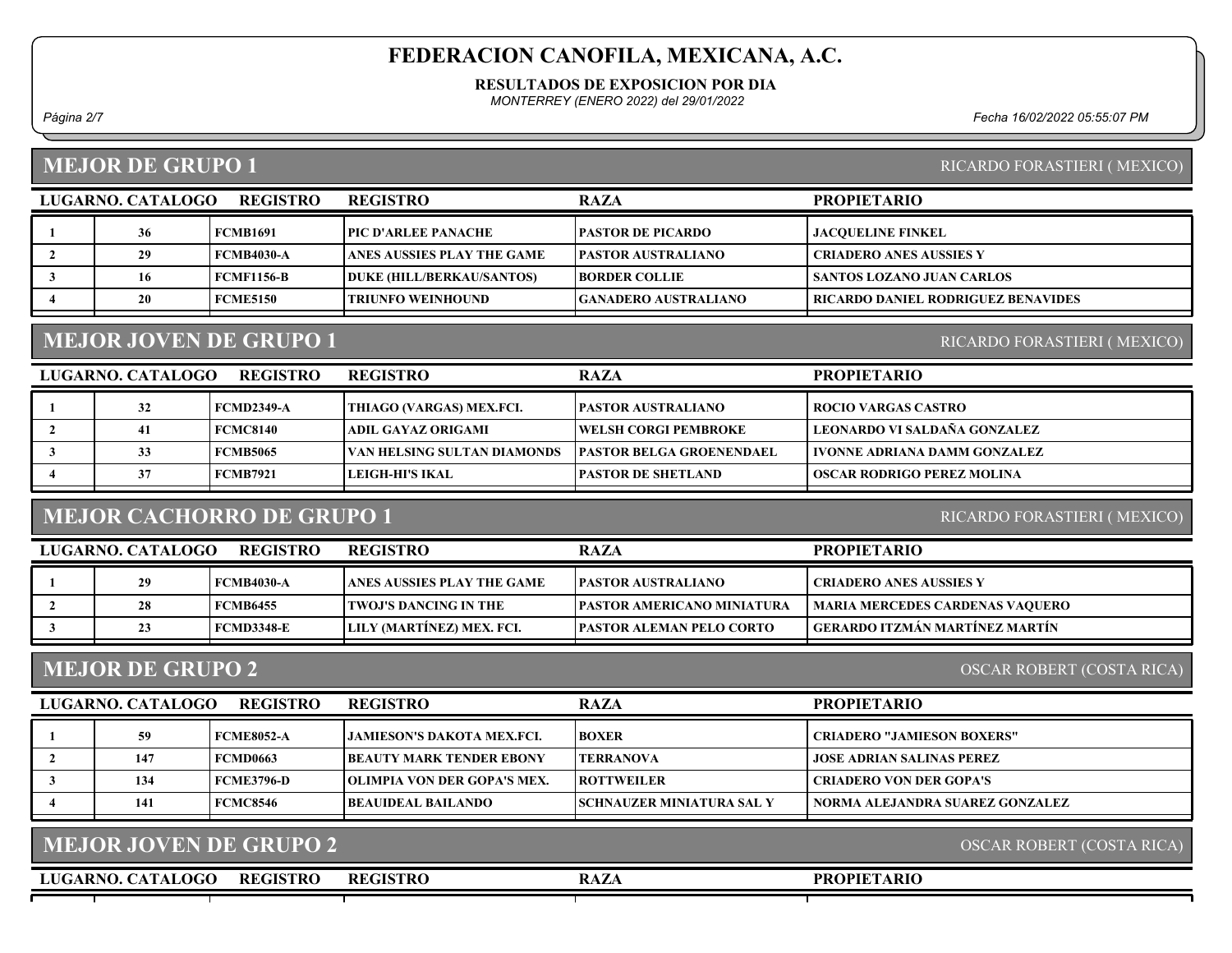#### RESULTADOS DE EXPOSICION POR DIA

MONTERREY (ENERO 2022) del 29/01/2022

Página 3/7 Fecha 16/02/2022 05:55:08 PM

### MEJOR JOVEN DE GRUPO 2

#### OSCAR ROBERT (COSTA RICA)

| LUGARNO. CATALOGO | <b>REGISTRO</b>       | <b>REGISTRO</b>                     | <b>RAZA</b>                      | <b>PROPIETARIO</b>                     |
|-------------------|-----------------------|-------------------------------------|----------------------------------|----------------------------------------|
| 141               | FCMC8546              | BEAUIDEAL BAILANDO_                 | <b>SCHNAUZER MINIATURA SAL Y</b> | NORMA ALEJANDRA SUAREZ GONZALEZ        |
| 113               | FCMB3279-D            | <b>DOLCE GABANA (ALBA) MEX.FCI.</b> | <b>GRAN DANES "LEONADO,</b>      | <b>CARLOS ALEJANDRO ALBA FELGUÉREZ</b> |
| 63                | FCMB1343-A            | I THE KING ARTHUR                   | <b>BULLDOG INGLES</b>            | <b>JASSIEL DE JESUS ARANGO AYUSO Y</b> |
| 111               | <b>S/RPPS15-02-22</b> | <b>INDALO</b>                       | <b>IDOGO DE BURDEOS</b>          | <b>JAIME JORGE GUTIERREZ GARNICA</b>   |

# MEJOR CACHORRO DE GRUPO 2

OSCAR ROBERT (COSTA RICA)

| LUGARNO. CATALOGO | <b>REGISTRO</b>   | <b>REGISTRO</b>                 | <b>RAZA</b>                       | <b>PROPIETARIO</b>                      |
|-------------------|-------------------|---------------------------------|-----------------------------------|-----------------------------------------|
|                   | <b>FCMB3281-A</b> | FRIDA (SUAREZ) MEX. FCI.        | <b>BOXER</b>                      | <b>ERNESTO SUAREZ ESQUIVIAS</b>         |
| 145               | <b>FCMB5060-B</b> | WAKANDA (VERA) MEX.FCI.         | <b>ISCHNAUZER MINIATURA SAL Y</b> | <b>GRACIELA ANGELINA VERA RODRIGUEZ</b> |
| 60                | <b>FCMB4507-A</b> | ROCKET (CAMPOS) MEX.FCI.        | <b>BULLDOG INGLES</b>             | <b>MIGUEL SALVADOR CAMPOS DE LEON</b>   |
| 100               | <b>FCME7055-A</b> | <b>FALCONCREEK LEKI MEX.FCL</b> | <b>IDOBERMANN</b>                 | <b>CRIADERO FALCONCREEK</b>             |
|                   |                   |                                 |                                   |                                         |

### MEJOR DE GRUPO 3

RICARDO FORASTIERI ( MEXICO)

| LUGARNO. CATALOGO | <b>REGISTRO</b>  | <b>REGISTRO</b>                     | <b>RAZA</b>                 | <b>PROPIETARIO</b>                   |
|-------------------|------------------|-------------------------------------|-----------------------------|--------------------------------------|
| 158               | FCMC2169-A       | <b>ISIMON (LOMELI) MEX.FCI.</b>     | CAIRN TERRIER               | <b>JOSE MARIANO LOMELI VELAZOUEZ</b> |
| 170               | *S/RSE11249/2019 | <b>EWERWEISES MOOD</b>              | WEST HIGHLAND WHITE TERRIER | $N/D$ *                              |
| 163               | FCMC4305-A       | <b>POE THE RAVEN RUSSELL (LUNA)</b> | <b>TLAKELAND TERRIER</b>    | <b>IVAN DE JESUS ROJAS HERNANDEZ</b> |
| 150               | FCMC6376-B       | <b>PEATY (SANTOS) MEX.FCI.</b>      | <b>BULL TERRIER</b>         | <b>JORGE SANTOS LIMA</b>             |

#### MEJOR JOVEN DE GRUPO 3

RICARDO FORASTIERI ( MEXICO)

| LUGARNO. CATALOGO | <b>REGISTRO</b> | <b>REGISTRO</b>                  | <b>RAZA</b>                         | <b>PROPIETARIO</b>                      |
|-------------------|-----------------|----------------------------------|-------------------------------------|-----------------------------------------|
| 150               | FCMC6376-B      | <b>PEATY (SANTOS) MEX.FCI.</b>   | <b>BULL TERRIER</b>                 | <b>JORGE SANTOS LIMA</b>                |
| 159               | <b>FCMC8229</b> | <b>SIR TIP AND TRUMP OF MAYO</b> | LJACK RUSSELL TERRIER-              | <b>JUAN JOSE ALDERETE VELAZQUEZ</b>     |
| 169               | CPRPI4799       | <b>ALBORADA LATE STORM</b>       | <b>IWEST HIGHLAND WHITE TERRIER</b> | LEOBARDO ALEJANDRO SANCHEZ-BRETON VILLA |
| 168               | FCMD3150-A      | MEGAN (DEL REY) MEX. FCI.        | <b>WELSH TERRIER</b>                | ANNIA FABIOLA DEL REY PASOUALLI         |
|                   |                 |                                  |                                     |                                         |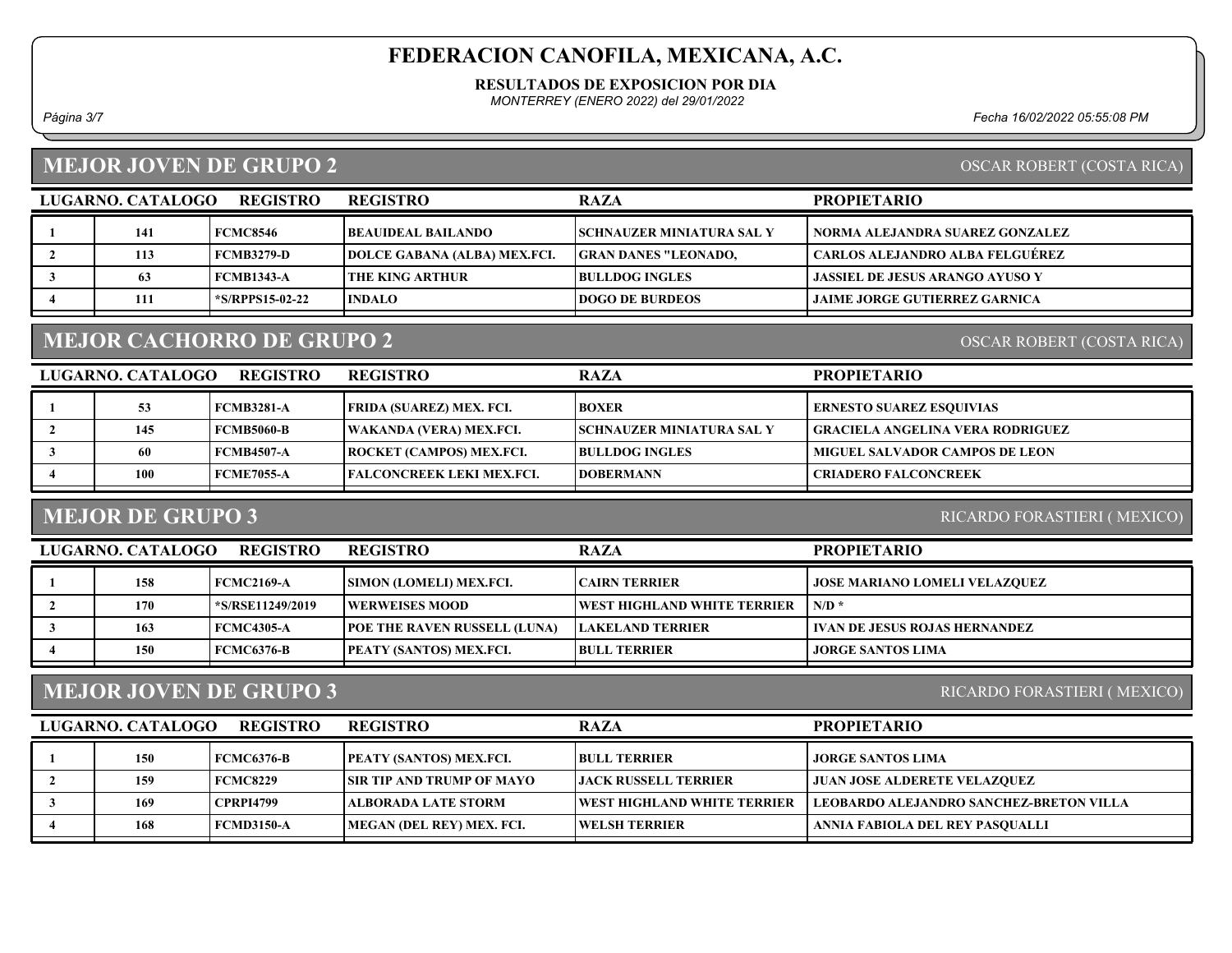#### RESULTADOS DE EXPOSICION POR DIA

MONTERREY (ENERO 2022) del 29/01/2022

Página 4/7 Fecha 16/02/2022 05:55:08 PM

## MEJOR CACHORRO DE GRUPO 3

|  |  | RICARDO FORASTIERI (MEXICO) |  |
|--|--|-----------------------------|--|
|--|--|-----------------------------|--|

|                         | LUGARNO. CATALOGO                                             | <b>REGISTRO</b>               | <b>REGISTRO</b>                    | <b>RAZA</b>                      | <b>PROPIETARIO</b>                     |  |  |
|-------------------------|---------------------------------------------------------------|-------------------------------|------------------------------------|----------------------------------|----------------------------------------|--|--|
| $\mathbf{1}$            | 160                                                           | *S/RMON27-01-160              | <b>FELIPE MORA</b>                 | <b>KERRY BLUE TERRIER</b>        | $N/D$ *                                |  |  |
| $\overline{2}$          | 175                                                           | <b>FCMB6392</b>               | <b>DEANJE NEW DREAMS</b>           | <b>YORKSHIRE TERRIER</b>         | <b>MACIAS JUAREZ CLAUDIA NILDA</b>     |  |  |
| $\mathbf{3}$            | 152                                                           | <b>FCMB5269-H</b>             | <b>HUBERT'S MOLLY DORETH</b>       | <b>BULL TERRIER</b>              | <b>ROGELIO DELGADO FURET</b>           |  |  |
|                         | <b>MEJOR DE GRUPO 4</b>                                       |                               |                                    |                                  | RICARDO FORASTIERI (MEXICO)            |  |  |
|                         | LUGARNO. CATALOGO                                             | <b>REGISTRO</b>               | <b>REGISTRO</b>                    | <b>RAZA</b>                      | <b>PROPIETARIO</b>                     |  |  |
|                         | 182                                                           | <b>FCMC8698</b>               | ALEGNA-NEVAREZ JUST IN CASE        | DACHSHUND MINIATURA PELO         | FLOR TERESA NEVAREZ MENDOZA Y          |  |  |
|                         | <b>MEJOR DE GRUPO 5</b>                                       |                               |                                    |                                  | OSCAR ROBERT (COSTA RICA)              |  |  |
|                         | LUGARNO. CATALOGO                                             | <b>REGISTRO</b>               | <b>REGISTRO</b>                    | <b>RAZA</b>                      | <b>PROPIETARIO</b>                     |  |  |
| $\mathbf{1}$            | 192                                                           | *S/RMON27-01-192              | TRINACRIAS YOUR MAJESTY            | <b>HUSKY SIBERIANO</b>           | $N/D$ *                                |  |  |
| $\overline{2}$          | 204                                                           | <b>FCMC7575</b>               | <b>CHESVIK TOP GO AND WIN</b>      | <b>MALAMUTE DE ALASKA</b>        | <b>ARMANDO MARTINEZ HEREDIA</b>        |  |  |
| $\mathbf{3}$            | 209                                                           | <b>FCME2215</b>               | <b>HEZAES A STAR IS BORN</b>       | POMERANIAN (SPITZ ALEMAN)        | <b>JUAN JOSE VILLEGAS HERNANDEZ</b>    |  |  |
| $\overline{4}$          | 184                                                           | <b>FCMB2394-A</b>             | ELEOT (MEJIA) MEX. FCI.            | AKITA AMERICANO                  | <b>LIZBETH DANIELA ARZALUZ PEREZ</b>   |  |  |
|                         |                                                               | <b>MEJOR JOVEN DE GRUPO 5</b> |                                    |                                  | OSCAR ROBERT (COSTA RICA)              |  |  |
|                         | LUGARNO. CATALOGO                                             | <b>REGISTRO</b>               | <b>REGISTRO</b>                    | <b>RAZA</b>                      | <b>PROPIETARIO</b>                     |  |  |
| $\mathbf{1}$            | 184                                                           | <b>FCMB2394-A</b>             | ELEOT (MEJIA) MEX. FCI.            | AKITA AMERICANO                  | LIZBETH DANIELA ARZALUZ PEREZ          |  |  |
| $\overline{2}$          | 188                                                           | <b>FCMC2842-A</b>             | <b>ALASTOR DE LUNA S&amp;S</b>     | <b>HUSKY SIBERIANO</b>           | <b>NORA EDITH HERNANDEZ BENITO</b>     |  |  |
| $\mathbf{3}$            | 215                                                           | <b>FCMC8640</b>               | <b>DAR CHINGIZA CRISTAL SPLASH</b> | <b>SHIBA</b>                     | <b>ISAAC ANTONIO LOPEZ MORALES</b>     |  |  |
| $\overline{4}$          | 206                                                           | <b>FCMB6168-A</b>             | ASTRO SHADOW OF SHARM              | POMERANIAN (SPITZ ALEMAN)        | <b>HECTOR CABRERA GUARNERO</b>         |  |  |
|                         | <b>MEJOR CACHORRO DE GRUPO 5</b><br>OSCAR ROBERT (COSTA RICA) |                               |                                    |                                  |                                        |  |  |
|                         | LUGARNO. CATALOGO                                             | <b>REGISTRO</b>               | <b>REGISTRO</b>                    | <b>RAZA</b>                      | <b>PROPIETARIO</b>                     |  |  |
| $\mathbf{1}$            | 187                                                           | <b>CPRPI4317</b>              | TRINACRIA'S DANCE WITH             | <b>HUSKY SIBERIANO</b>           | <b>MARA DESIREE FLORES LEMUS</b>       |  |  |
| $\overline{2}$          | 211                                                           | <b>FCMB3127-A</b>             | CIRCE (VILLEGAS) MEX.FCI.          | POMERANIAN (SPITZ ALEMAN)        | <b>JUAN JOSE VILLEGAS HERNANDEZ</b>    |  |  |
| $\overline{\mathbf{3}}$ | 220                                                           | <b>FCMC8092-A</b>             | XIJULIACTÉ DE LIFRALCOA            | <b>XOLOITZCUINTLE INTERMEDIO</b> | <b>FRANCISCO ALBERTO CAMPOS MONTES</b> |  |  |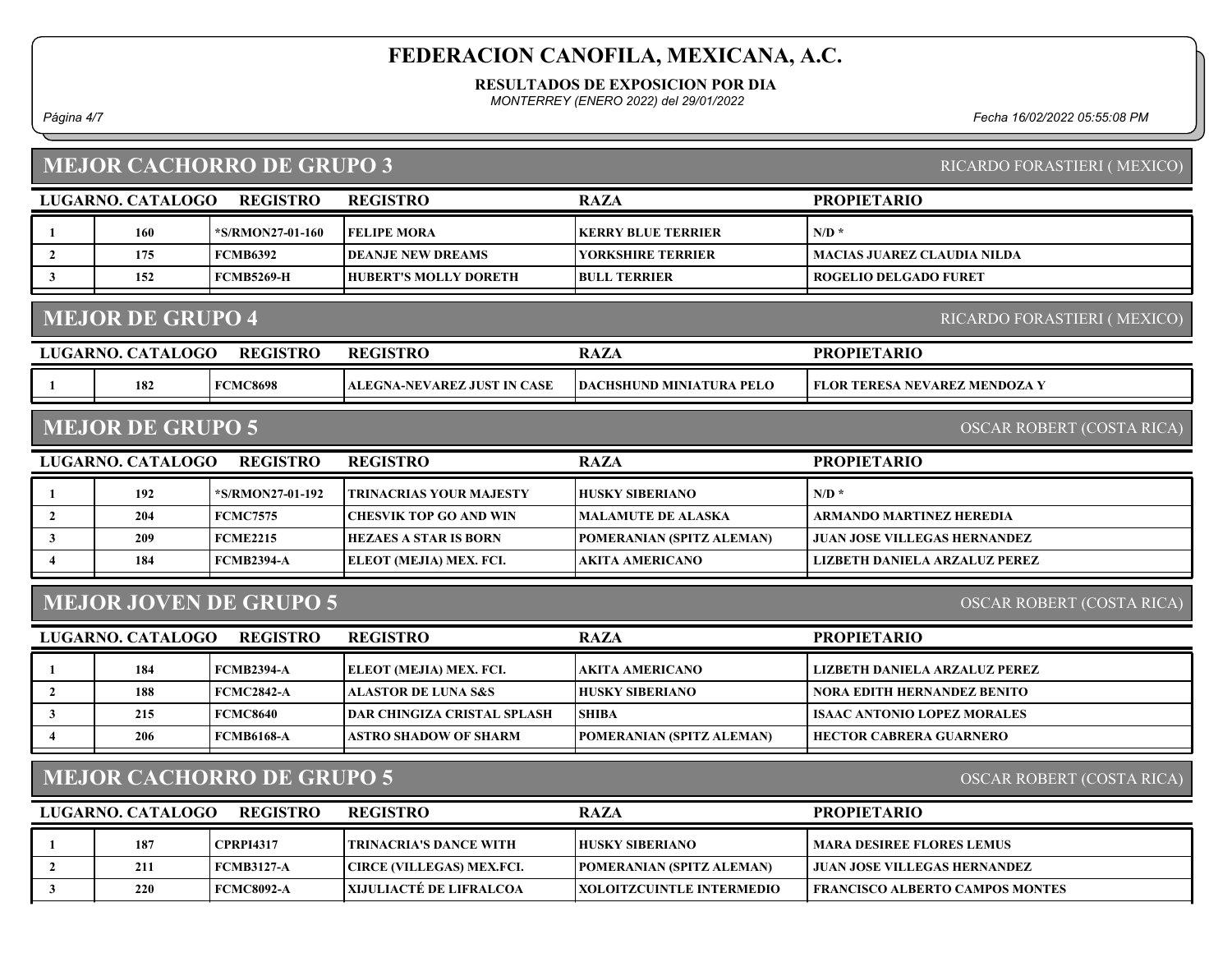RESULTADOS DE EXPOSICION POR DIA

MONTERREY (ENERO 2022) del 29/01/2022

Página 5/7 Fecha 16/02/2022 05:55:08 PM

| <b>PROPIETARIO</b><br>LUGARNO. CATALOGO<br><b>REGISTRO</b><br><b>REGISTRO</b><br><b>RAZA</b><br>226<br><b>FCMC6522-C</b><br><b>JUST CALL ME CRAZY</b><br><b>BASSET HOUND</b><br><b>HOLDA M. NOVELO Y</b><br>1<br>$\overline{2}$<br>229<br><b>FCMC6080-E</b><br>KINICH (MENDEZ/ROMERO)<br>ANGEL RAFAEL MENDEZ JIMENEZ Y<br><b>BEAGLE</b><br><b>MEJOR JOVEN DE GRUPO 6</b><br>ALDEBARAN CONTRERAS (MEXICO)<br>LUGARNO. CATALOGO<br><b>REGISTRO</b><br><b>REGISTRO</b><br><b>RAZA</b><br><b>PROPIETARIO</b><br><b>FCMC6522-C</b><br>226<br><b>JUST CALL ME CRAZY</b><br><b>BASSET HOUND</b><br><b>HOLDA M. NOVELO Y</b><br>1<br>$\overline{2}$<br>229<br><b>FCMC6080-E</b><br>KINICH (MENDEZ/ROMERO)<br><b>BEAGLE</b><br>ANGEL RAFAEL MENDEZ JIMENEZ Y<br><b>MEJOR DE GRUPO 7</b><br>RICARDO FORASTIERI (MEXICO)<br>LUGARNO. CATALOGO<br><b>REGISTRO</b><br><b>REGISTRO</b><br><b>RAZA</b><br><b>PROPIETARIO</b><br>237<br><b>FCMF3502-B</b><br><b>ALLEGIANCE DISTANT DREAMER</b><br><b>SETTER IRLANDES</b><br><b>CRIADERO ALLEGIANCE</b><br>$\mathbf{1}$<br>$\overline{2}$<br>234<br><b>FCMB7961</b><br><b>CLOS ERASMUS BAELFAIRE</b><br><b>SETTER GORDON</b><br><b>CHRISTIAN DAVID TEJEDA ALATORRE</b><br>$\mathbf{3}$<br>236<br><b>FCMC8081</b><br>LUCKSHERAY ROCKY'N'ROLL<br><b>SETTER INGLES</b><br><b>TATIANA CHERNYSHEVA</b><br><b>MEJOR DE GRUPO 8</b><br>RICARDO FORASTIERI (MEXICO)<br>LUGARNO. CATALOGO<br><b>REGISTRO</b><br><b>RAZA</b><br><b>REGISTRO</b><br><b>PROPIETARIO</b><br>241<br><b>FCMC2564-D</b><br><b>DANFER LAB S DOMLAN MEX.FCI.</b><br><b>COBRADOR DE LABRADOR</b><br><b>CRIADERO DANFER LAB'S</b><br>1<br>249<br><b>FCMH3864</b><br>$\overline{2}$<br>PEEKUUN DE LA SIBERIA BLANCA<br><b>COBRADOR DORADO</b><br>HEBERT ANDRES MANZANERO MARTINEZ<br>PERRO DE AGUA ESPAÑOL<br><b>CPRPJ6034</b><br>$\mathbf{3}$<br>253<br><b>RAYARAGUA INDIAN PARTY</b><br>DANIELA GUADALUPE GARZA ARCINIEGA<br>251<br>$GC-4266-C$<br><b>BANDIDO (CISNEROS) MEX.FCI.</b><br><b>COCKER SPANIEL AMERICANO</b><br>ALICIA MARGARITA CISNEROS DURAN<br><b>MEJOR JOVEN DE GRUPO 8</b><br>RICARDO FORASTIERI (MEXICO)<br>LUGARNO. CATALOGO |  | <b>MEJOR DE GRUPO 6</b><br>ALDEBARAN CONTRERAS (MEXICO) |                 |                 |             |                    |  |  |  |  |
|----------------------------------------------------------------------------------------------------------------------------------------------------------------------------------------------------------------------------------------------------------------------------------------------------------------------------------------------------------------------------------------------------------------------------------------------------------------------------------------------------------------------------------------------------------------------------------------------------------------------------------------------------------------------------------------------------------------------------------------------------------------------------------------------------------------------------------------------------------------------------------------------------------------------------------------------------------------------------------------------------------------------------------------------------------------------------------------------------------------------------------------------------------------------------------------------------------------------------------------------------------------------------------------------------------------------------------------------------------------------------------------------------------------------------------------------------------------------------------------------------------------------------------------------------------------------------------------------------------------------------------------------------------------------------------------------------------------------------------------------------------------------------------------------------------------------------------------------------------------------------------------------------------------------------------------------------------------------------------------------------------------------------------------------------------------------------------------------------------------------------------------------|--|---------------------------------------------------------|-----------------|-----------------|-------------|--------------------|--|--|--|--|
|                                                                                                                                                                                                                                                                                                                                                                                                                                                                                                                                                                                                                                                                                                                                                                                                                                                                                                                                                                                                                                                                                                                                                                                                                                                                                                                                                                                                                                                                                                                                                                                                                                                                                                                                                                                                                                                                                                                                                                                                                                                                                                                                              |  |                                                         |                 |                 |             |                    |  |  |  |  |
|                                                                                                                                                                                                                                                                                                                                                                                                                                                                                                                                                                                                                                                                                                                                                                                                                                                                                                                                                                                                                                                                                                                                                                                                                                                                                                                                                                                                                                                                                                                                                                                                                                                                                                                                                                                                                                                                                                                                                                                                                                                                                                                                              |  |                                                         |                 |                 |             |                    |  |  |  |  |
|                                                                                                                                                                                                                                                                                                                                                                                                                                                                                                                                                                                                                                                                                                                                                                                                                                                                                                                                                                                                                                                                                                                                                                                                                                                                                                                                                                                                                                                                                                                                                                                                                                                                                                                                                                                                                                                                                                                                                                                                                                                                                                                                              |  |                                                         |                 |                 |             |                    |  |  |  |  |
|                                                                                                                                                                                                                                                                                                                                                                                                                                                                                                                                                                                                                                                                                                                                                                                                                                                                                                                                                                                                                                                                                                                                                                                                                                                                                                                                                                                                                                                                                                                                                                                                                                                                                                                                                                                                                                                                                                                                                                                                                                                                                                                                              |  |                                                         |                 |                 |             |                    |  |  |  |  |
|                                                                                                                                                                                                                                                                                                                                                                                                                                                                                                                                                                                                                                                                                                                                                                                                                                                                                                                                                                                                                                                                                                                                                                                                                                                                                                                                                                                                                                                                                                                                                                                                                                                                                                                                                                                                                                                                                                                                                                                                                                                                                                                                              |  |                                                         |                 |                 |             |                    |  |  |  |  |
|                                                                                                                                                                                                                                                                                                                                                                                                                                                                                                                                                                                                                                                                                                                                                                                                                                                                                                                                                                                                                                                                                                                                                                                                                                                                                                                                                                                                                                                                                                                                                                                                                                                                                                                                                                                                                                                                                                                                                                                                                                                                                                                                              |  |                                                         |                 |                 |             |                    |  |  |  |  |
|                                                                                                                                                                                                                                                                                                                                                                                                                                                                                                                                                                                                                                                                                                                                                                                                                                                                                                                                                                                                                                                                                                                                                                                                                                                                                                                                                                                                                                                                                                                                                                                                                                                                                                                                                                                                                                                                                                                                                                                                                                                                                                                                              |  |                                                         |                 |                 |             |                    |  |  |  |  |
|                                                                                                                                                                                                                                                                                                                                                                                                                                                                                                                                                                                                                                                                                                                                                                                                                                                                                                                                                                                                                                                                                                                                                                                                                                                                                                                                                                                                                                                                                                                                                                                                                                                                                                                                                                                                                                                                                                                                                                                                                                                                                                                                              |  |                                                         |                 |                 |             |                    |  |  |  |  |
|                                                                                                                                                                                                                                                                                                                                                                                                                                                                                                                                                                                                                                                                                                                                                                                                                                                                                                                                                                                                                                                                                                                                                                                                                                                                                                                                                                                                                                                                                                                                                                                                                                                                                                                                                                                                                                                                                                                                                                                                                                                                                                                                              |  |                                                         |                 |                 |             |                    |  |  |  |  |
|                                                                                                                                                                                                                                                                                                                                                                                                                                                                                                                                                                                                                                                                                                                                                                                                                                                                                                                                                                                                                                                                                                                                                                                                                                                                                                                                                                                                                                                                                                                                                                                                                                                                                                                                                                                                                                                                                                                                                                                                                                                                                                                                              |  |                                                         |                 |                 |             |                    |  |  |  |  |
|                                                                                                                                                                                                                                                                                                                                                                                                                                                                                                                                                                                                                                                                                                                                                                                                                                                                                                                                                                                                                                                                                                                                                                                                                                                                                                                                                                                                                                                                                                                                                                                                                                                                                                                                                                                                                                                                                                                                                                                                                                                                                                                                              |  |                                                         |                 |                 |             |                    |  |  |  |  |
|                                                                                                                                                                                                                                                                                                                                                                                                                                                                                                                                                                                                                                                                                                                                                                                                                                                                                                                                                                                                                                                                                                                                                                                                                                                                                                                                                                                                                                                                                                                                                                                                                                                                                                                                                                                                                                                                                                                                                                                                                                                                                                                                              |  |                                                         |                 |                 |             |                    |  |  |  |  |
|                                                                                                                                                                                                                                                                                                                                                                                                                                                                                                                                                                                                                                                                                                                                                                                                                                                                                                                                                                                                                                                                                                                                                                                                                                                                                                                                                                                                                                                                                                                                                                                                                                                                                                                                                                                                                                                                                                                                                                                                                                                                                                                                              |  |                                                         |                 |                 |             |                    |  |  |  |  |
|                                                                                                                                                                                                                                                                                                                                                                                                                                                                                                                                                                                                                                                                                                                                                                                                                                                                                                                                                                                                                                                                                                                                                                                                                                                                                                                                                                                                                                                                                                                                                                                                                                                                                                                                                                                                                                                                                                                                                                                                                                                                                                                                              |  |                                                         |                 |                 |             |                    |  |  |  |  |
|                                                                                                                                                                                                                                                                                                                                                                                                                                                                                                                                                                                                                                                                                                                                                                                                                                                                                                                                                                                                                                                                                                                                                                                                                                                                                                                                                                                                                                                                                                                                                                                                                                                                                                                                                                                                                                                                                                                                                                                                                                                                                                                                              |  |                                                         |                 |                 |             |                    |  |  |  |  |
|                                                                                                                                                                                                                                                                                                                                                                                                                                                                                                                                                                                                                                                                                                                                                                                                                                                                                                                                                                                                                                                                                                                                                                                                                                                                                                                                                                                                                                                                                                                                                                                                                                                                                                                                                                                                                                                                                                                                                                                                                                                                                                                                              |  |                                                         |                 |                 |             |                    |  |  |  |  |
|                                                                                                                                                                                                                                                                                                                                                                                                                                                                                                                                                                                                                                                                                                                                                                                                                                                                                                                                                                                                                                                                                                                                                                                                                                                                                                                                                                                                                                                                                                                                                                                                                                                                                                                                                                                                                                                                                                                                                                                                                                                                                                                                              |  |                                                         |                 |                 |             |                    |  |  |  |  |
|                                                                                                                                                                                                                                                                                                                                                                                                                                                                                                                                                                                                                                                                                                                                                                                                                                                                                                                                                                                                                                                                                                                                                                                                                                                                                                                                                                                                                                                                                                                                                                                                                                                                                                                                                                                                                                                                                                                                                                                                                                                                                                                                              |  |                                                         |                 |                 |             |                    |  |  |  |  |
|                                                                                                                                                                                                                                                                                                                                                                                                                                                                                                                                                                                                                                                                                                                                                                                                                                                                                                                                                                                                                                                                                                                                                                                                                                                                                                                                                                                                                                                                                                                                                                                                                                                                                                                                                                                                                                                                                                                                                                                                                                                                                                                                              |  |                                                         |                 |                 |             |                    |  |  |  |  |
|                                                                                                                                                                                                                                                                                                                                                                                                                                                                                                                                                                                                                                                                                                                                                                                                                                                                                                                                                                                                                                                                                                                                                                                                                                                                                                                                                                                                                                                                                                                                                                                                                                                                                                                                                                                                                                                                                                                                                                                                                                                                                                                                              |  |                                                         | <b>REGISTRO</b> | <b>REGISTRO</b> | <b>RAZA</b> | <b>PROPIETARIO</b> |  |  |  |  |
| <b>CPRPJ6034</b><br>PERRO DE AGUA ESPAÑOL<br>253<br><b>RAYARAGUA INDIAN PARTY</b><br>DANIELA GUADALUPE GARZA ARCINIEGA<br>1                                                                                                                                                                                                                                                                                                                                                                                                                                                                                                                                                                                                                                                                                                                                                                                                                                                                                                                                                                                                                                                                                                                                                                                                                                                                                                                                                                                                                                                                                                                                                                                                                                                                                                                                                                                                                                                                                                                                                                                                                  |  |                                                         |                 |                 |             |                    |  |  |  |  |
| <b>FCMC7629-A</b><br>$\mathbf{2}$<br>244<br>HUNTER (MANZANERO) MEX.FCI.<br><b>COBRADOR DORADO</b><br>HEBERT ANDRES MANZANERO MARTINEZ                                                                                                                                                                                                                                                                                                                                                                                                                                                                                                                                                                                                                                                                                                                                                                                                                                                                                                                                                                                                                                                                                                                                                                                                                                                                                                                                                                                                                                                                                                                                                                                                                                                                                                                                                                                                                                                                                                                                                                                                        |  |                                                         |                 |                 |             |                    |  |  |  |  |
| ALLDANS TOÑO MEX.FCI.<br><b>FCMB2348-A</b><br>$\mathbf{3}$<br>240<br><b>COBRADOR DE LABRADOR</b><br><b>CRIADERO ALLDANS</b>                                                                                                                                                                                                                                                                                                                                                                                                                                                                                                                                                                                                                                                                                                                                                                                                                                                                                                                                                                                                                                                                                                                                                                                                                                                                                                                                                                                                                                                                                                                                                                                                                                                                                                                                                                                                                                                                                                                                                                                                                  |  |                                                         |                 |                 |             |                    |  |  |  |  |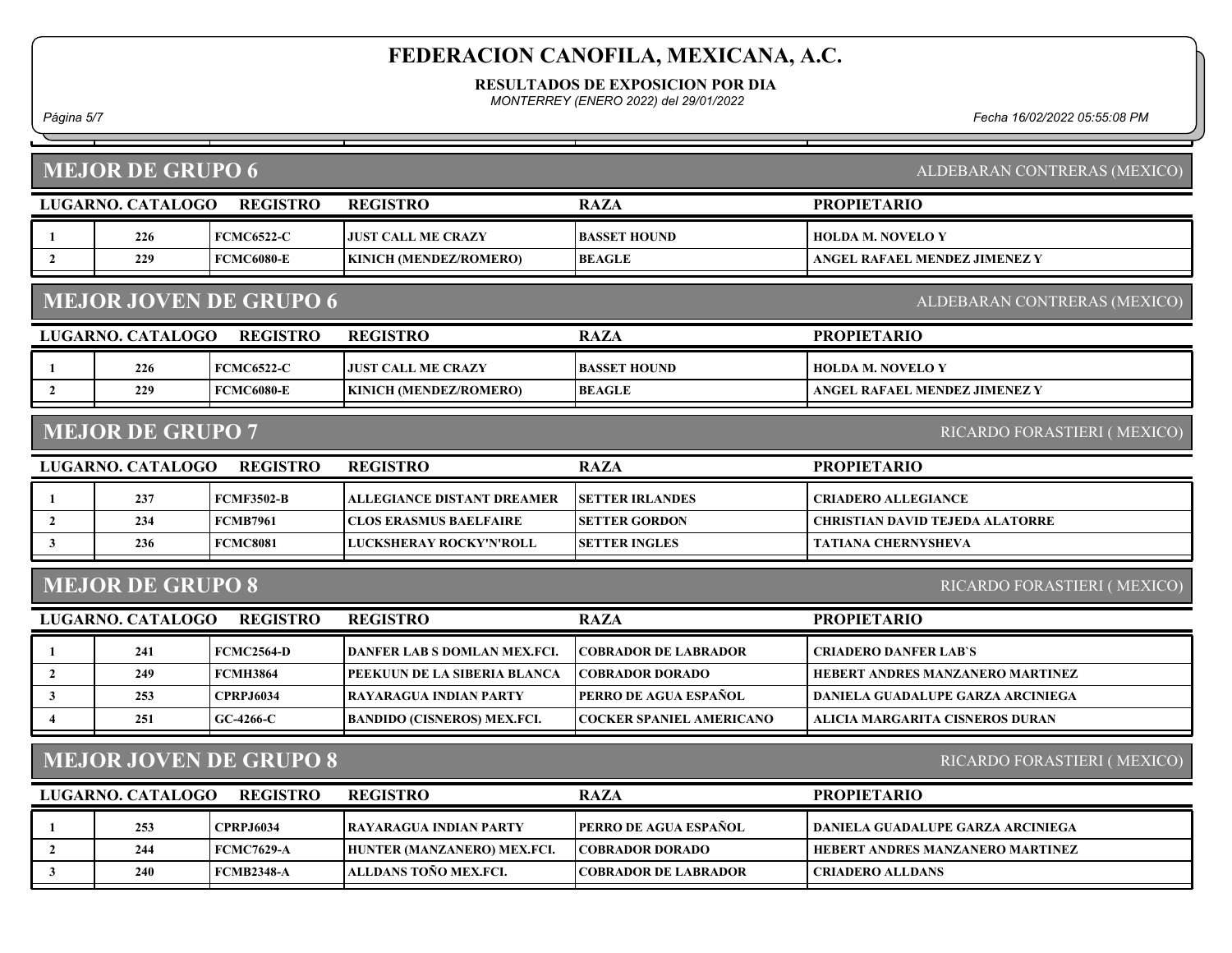RESULTADOS DE EXPOSICION POR DIA

MONTERREY (ENERO 2022) del 29/01/2022

Página 6/7 Fecha 16/02/2022 05:55:08 PM

|                                                          | <b>MEJOR CACHORRO DE GRUPO 8</b><br>RICARDO FORASTIERI (MEXICO) |                               |                                    |                             |                                               |  |  |  |
|----------------------------------------------------------|-----------------------------------------------------------------|-------------------------------|------------------------------------|-----------------------------|-----------------------------------------------|--|--|--|
|                                                          | <b>LUGARNO. CATALOGO</b>                                        | <b>REGISTRO</b>               | <b>REGISTRO</b>                    | <b>RAZA</b>                 | <b>PROPIETARIO</b>                            |  |  |  |
| 1                                                        | 238                                                             | <b>FCMB4073-A</b>             | DANFER LAB'S DRACER MEX. FCI.      | <b>COBRADOR DE LABRADOR</b> | <b>CRIADERO DANFER LAB'S</b>                  |  |  |  |
|                                                          | <b>MEJOR DE GRUPO 9</b><br>RICARDO FORASTIERI (MEXICO)          |                               |                                    |                             |                                               |  |  |  |
|                                                          | <b>LUGARNO. CATALOGO</b>                                        | <b>REGISTRO</b>               | <b>REGISTRO</b>                    | <b>RAZA</b>                 | <b>PROPIETARIO</b>                            |  |  |  |
| -1                                                       | 301                                                             | <b>FCME0731</b>               | <b>MACHUCAS DANI</b>               | <b>POODLE GRANDE -</b>      | <b>CHRISTIAN GUERRA DE JESUS</b>              |  |  |  |
| $\overline{2}$                                           | 303                                                             | <b>FCMC8402</b>               | <b>GIRALDITA'S DELICIOSA</b>       | <b>PUG</b>                  | <b>JOSE ALBERTO VELEZ CONTRERAS</b>           |  |  |  |
| $\mathbf{3}$                                             | 270                                                             | <b>CPRPI4495</b>              | <b>BULLAGAMO A BLACK MAMBA</b>     | <b>BULLDOG FRANCES</b>      | OSCAR ALEJANDRO REYNA GARZA                   |  |  |  |
| $\overline{\mathbf{4}}$                                  | 255                                                             | <b>FCMC7528-B</b>             | ATENEA (ALVARADO) MEX. FCI.        | <b>BICHON FRISE</b>         | <b>ANDREA MOTA VARGAS</b>                     |  |  |  |
|                                                          |                                                                 | <b>MEJOR JOVEN DE GRUPO 9</b> |                                    |                             | RICARDO FORASTIERI (MEXICO)                   |  |  |  |
|                                                          | LUGARNO. CATALOGO                                               | <b>REGISTRO</b>               | <b>REGISTRO</b>                    | <b>RAZA</b>                 | <b>PROPIETARIO</b>                            |  |  |  |
| 1                                                        | 299                                                             | <b>CPRPI3872</b>              | <b>EDIVETTE CRUELLA DE V1L</b>     | <b>POODLE GRANDE -</b>      | <b>JOSE DE JESUS LUNA LOPEZ</b>               |  |  |  |
| $\overline{2}$                                           | 255                                                             | <b>FCMC7528-B</b>             | ATENEA (ALVARADO) MEX. FCI.        | <b>BICHON FRISE</b>         | <b>ANDREA MOTA VARGAS</b>                     |  |  |  |
| $\mathbf{3}$                                             | 266                                                             | <b>FCMC7891</b>               | <b>JOHN WICK GALLUS</b>            | <b>BULLDOG FRANCES</b>      | <b>DANIEL CASTILLO</b>                        |  |  |  |
| $\boldsymbol{4}$                                         | 302                                                             | <b>FCMD3475</b>               | <b>GLABROUS PUGNACIOUS OOPS!</b>   | <b>PUG</b>                  | <b>ELEAZAR GERARDO MORENO MATA</b>            |  |  |  |
|                                                          | <b>MEJOR CACHORRO DE GRUPO 9</b><br>RICARDO FORASTIERI (MEXICO) |                               |                                    |                             |                                               |  |  |  |
|                                                          | LUGARNO. CATALOGO                                               | <b>REGISTRO</b>               | <b>REGISTRO</b>                    | <b>RAZA</b>                 | <b>PROPIETARIO</b>                            |  |  |  |
| 1                                                        | 298                                                             | <b>FCMB5053-C</b>             | ARTEMISA DE MITILENE (CANTÚ)       | <b>POODLE GRANDE -</b>      | AZARETH JIMENNA CANTÚ PEÑA                    |  |  |  |
| $\overline{2}$                                           | 290                                                             | <b>FCMB3546-A</b>             | <b>BIG BOY D'ARIZA (HERNANDEZ)</b> | <b>PEKINES</b>              | <b>IVAN DANIEL HERNANDEZ ARIZA</b>            |  |  |  |
| $\mathbf{3}$                                             | 272                                                             | <b>FCMB3271-A</b>             | LE PETITE SIMONE (ANDRADE)         | <b>BULLDOG FRANCES</b>      | <b>ROGELIO ANDRADE TORRE</b>                  |  |  |  |
| 4                                                        | 257                                                             | <b>FCMB5966</b>               | <b>DOLORES RIO PRIMERO</b>         | <b>BICHON HABANERO</b>      | ALESSY CATALINA ZUÑIGA VILLARREAL             |  |  |  |
| <b>MEJOR DE GRUPO 10</b><br>ALDEBARAN CONTRERAS (MEXICO) |                                                                 |                               |                                    |                             |                                               |  |  |  |
|                                                          |                                                                 |                               |                                    |                             |                                               |  |  |  |
|                                                          | LUGARNO. CATALOGO                                               | <b>REGISTRO</b>               | <b>REGISTRO</b>                    | <b>RAZA</b>                 | <b>PROPIETARIO</b>                            |  |  |  |
| $\mathbf{1}$                                             | 330                                                             | <b>FCMB2246</b>               | WINDBORN JAJA DING DONG AT         | <b>WHIPPET</b>              | <b>ORLANDO CANO &amp; LORI WILSON - PAUST</b> |  |  |  |